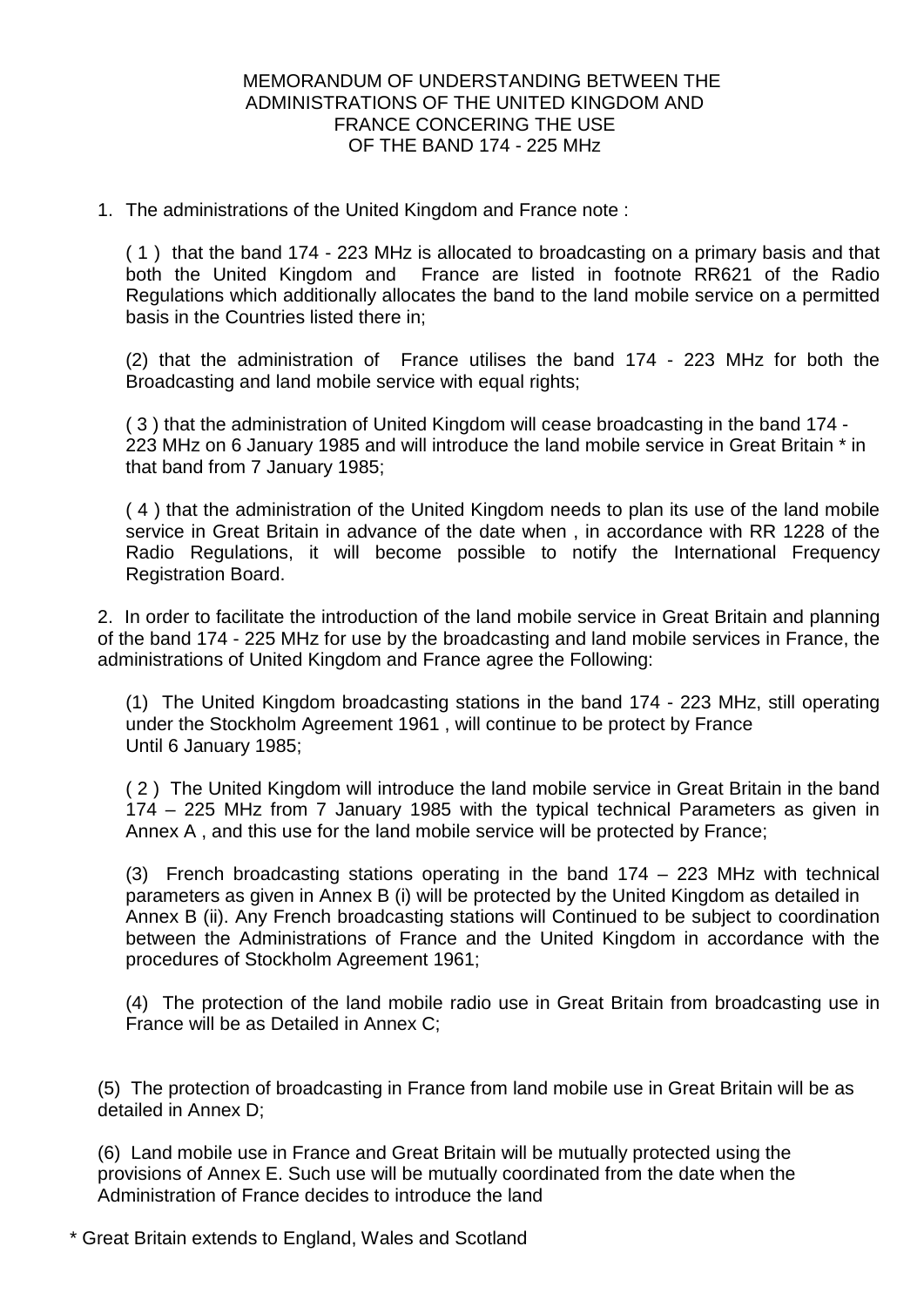Mobile service within the coordination distances calculated in accordance with Annex E. Until that date the Administration of the United Kingdom will, on regular basis, provide the Administration of France with details of the land mobile frequencies assigned.

(7) Experience may indicate a requirement for changes to the protection criteria of Annexes C, D and E. Any such changes will be subject to the agreement of the Administrations of France and the United Kingdom.

3. The delegates of the kingdom and France agree that the provision of this Memorandum of Understanding shall enter into force 30 days after the date of signature of this document, unless within this period the administration of the United Kingdom or France signifies that it is unable to approve the agreement.

Done at: Paris, 10 April 1984

For: The United Kingdom

D I Court

France

J GRENIER M. SCHOELLER

The English original of this Memorandum of Understanding will be laid down with the United Kingdom Radio Regulatory Division at London with the French original laid down with French Administration in Paris. In case of dispute the English text will prevail.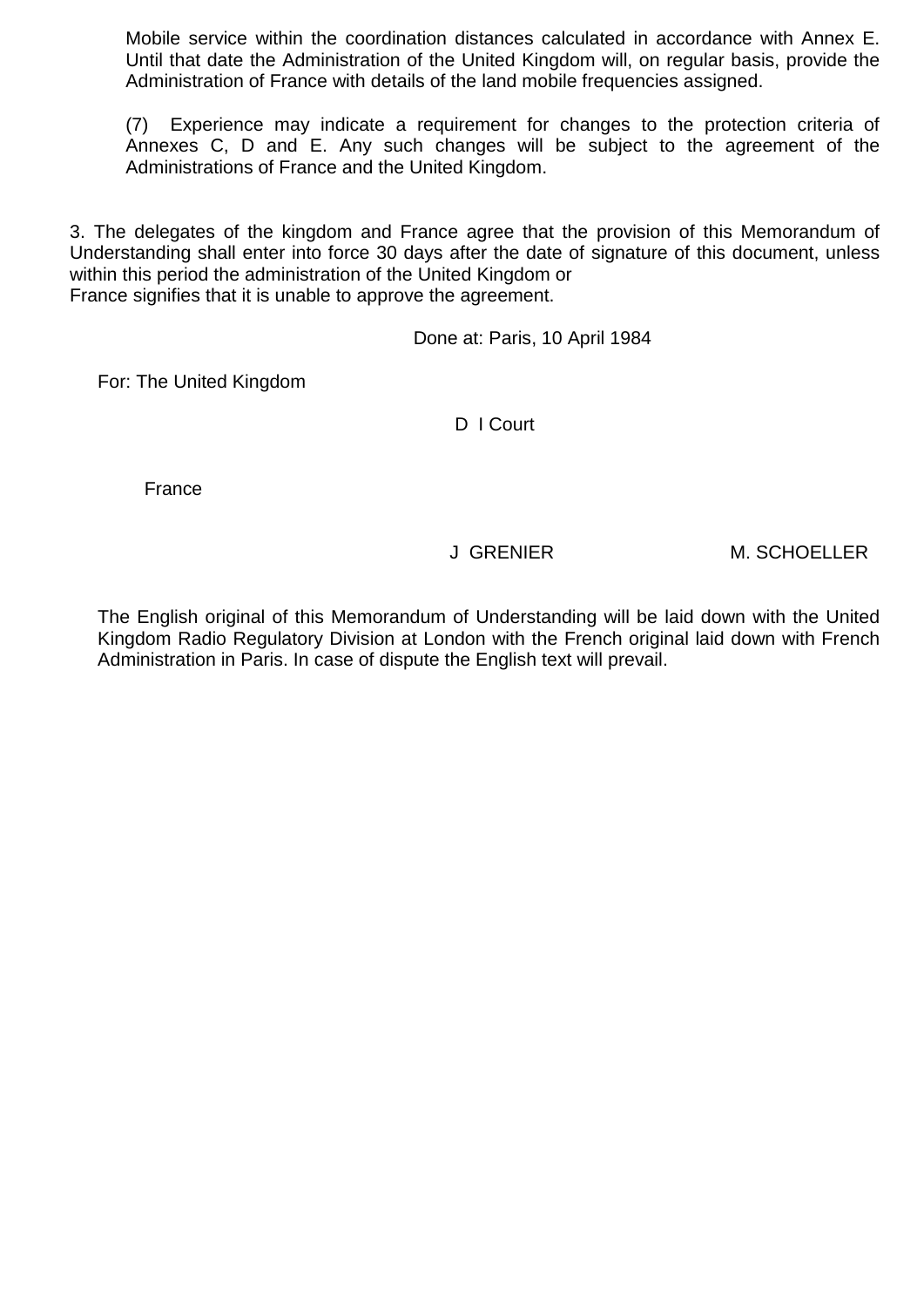# TECHNICAL PARAMETERS OF THE LAND MOBILE SERVICES

| <b>POWER</b>                       | <b>25 WATTS ERP</b>                                               |
|------------------------------------|-------------------------------------------------------------------|
| <b>BANDWIDTH</b>                   | 12.5 KHz                                                          |
| CHANNEL CENTRE FREQUENCY           | 174.0125 MHz + n x12.5 KHz<br>$(n = 0, 1, 2, 3 )$                 |
| <b>FREQUENCY TOLERANCE</b>         | $\pm 2.0$ KHz                                                     |
| <b>MODULATION SYSTEM</b>           | <b>FREQUENCY MODULATION</b>                                       |
| <b>TRANSMIT / RECEIVE SPACINC</b>  | 8 MHz                                                             |
| <b>BASE STATION TRANSMIT BANDS</b> | $176.5 - 183.5$ MHz<br>$200.5 - 207.5$ MHz<br>$208.5 - 215.5$ MHz |
| <b>CHANNEL INC PLAN</b>            | As Attached                                                       |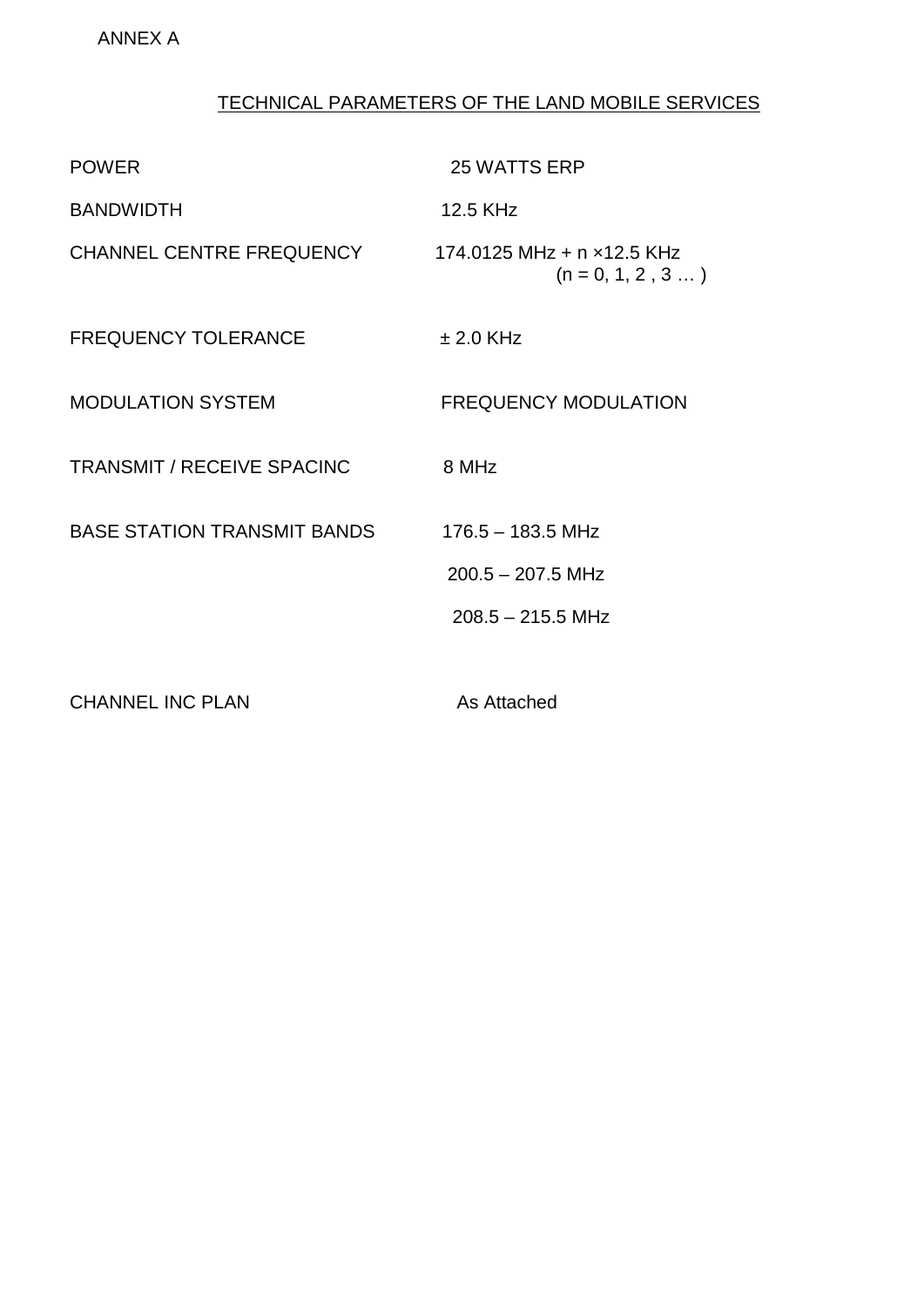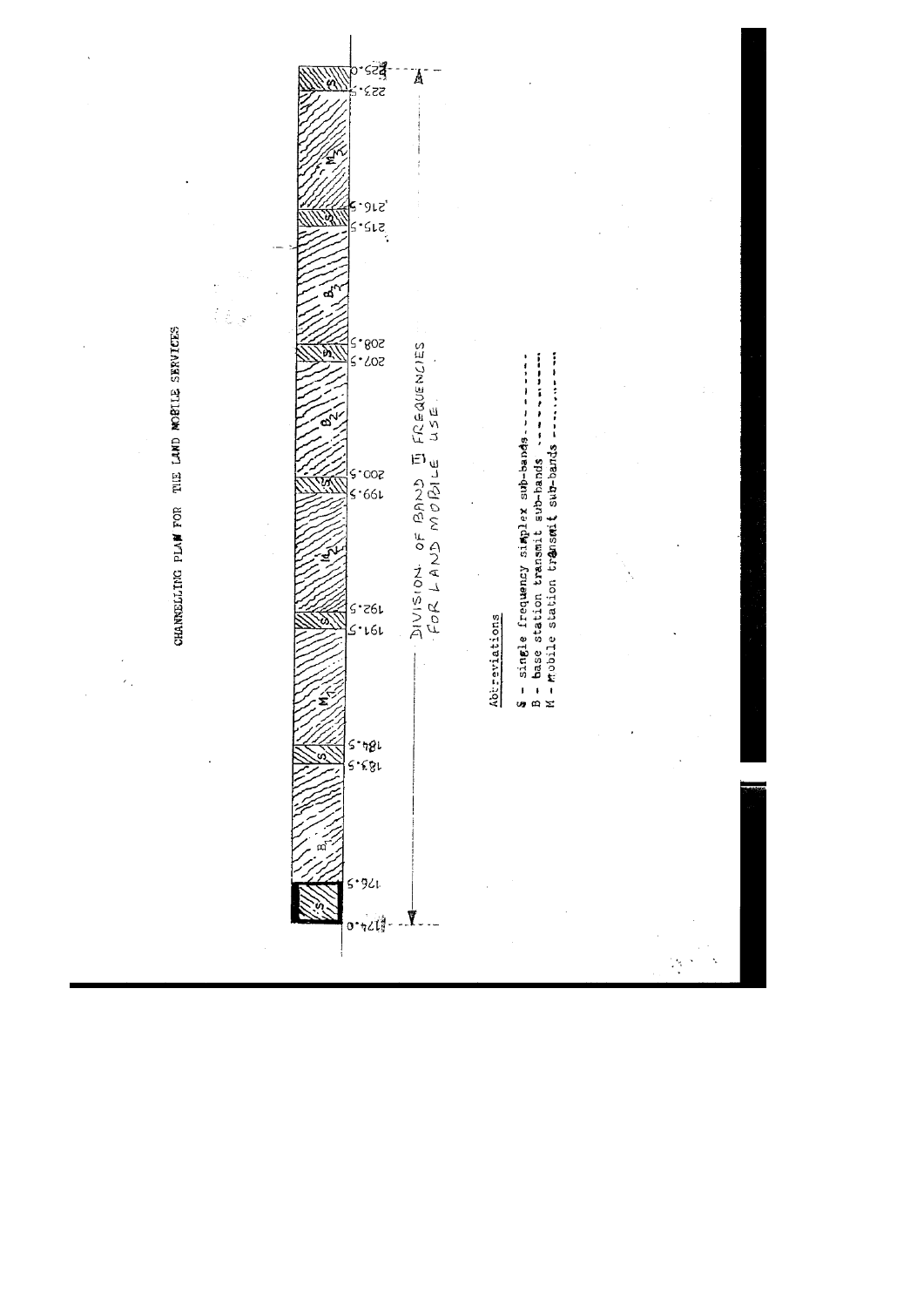# TECHNICAL PARAMENTERS OF THE BROADCASTING SERVICE IN FRANCE

| <b>CHANNELS</b>             | $05 - 10$                                               |                                                               |
|-----------------------------|---------------------------------------------------------|---------------------------------------------------------------|
| <b>CARRIER FREQUENCISES</b> | Vision 176 MHz<br>184<br>192<br>200<br>208<br>216       | Sound 182, 5 MHz<br>190.5<br>198.5<br>206.5<br>214.5<br>222.5 |
| <b>SYSTEM</b>               | L/SECAM                                                 |                                                               |
| <b>POLARISATION</b>         | Horizontal in the service areas on the French<br>Coast. |                                                               |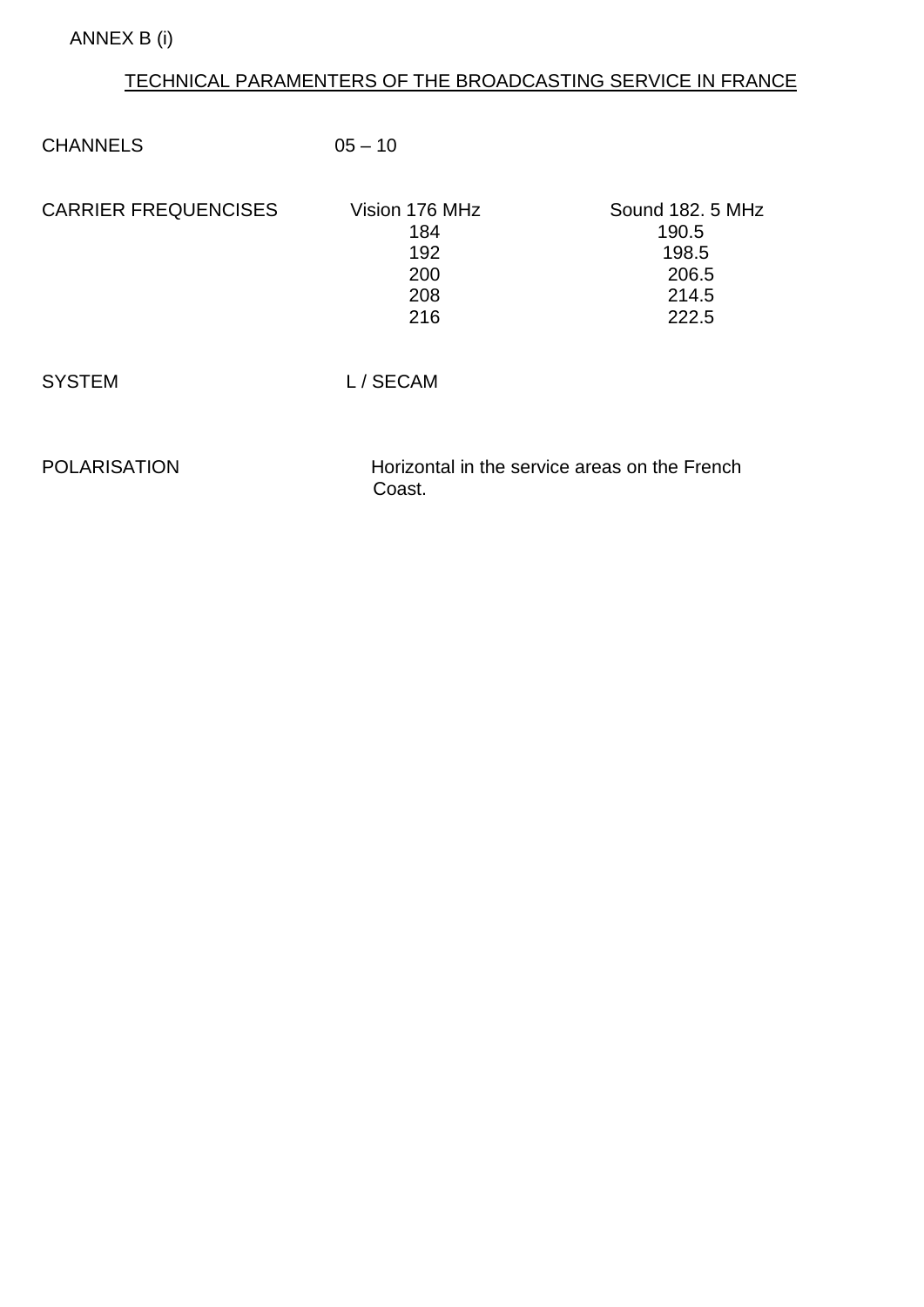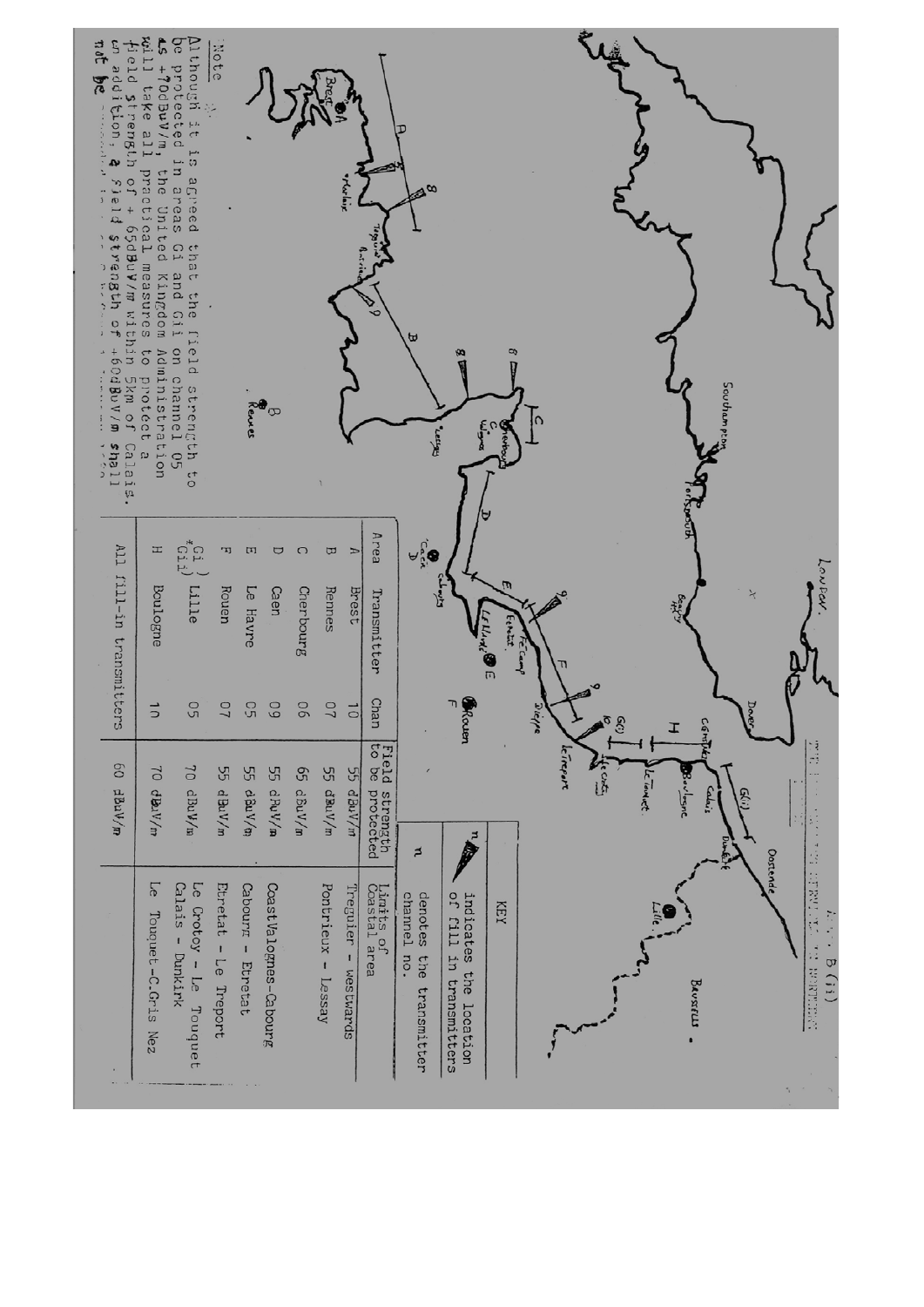## FRENCH TEST POINTS

| <b>AREA</b>    | <b>TRANSMITTER</b> | <b>TEST POINT</b> | LAT / LONG CHAN |                 | <b>POL</b>   | <b>FIELD STRENGTH</b> |
|----------------|--------------------|-------------------|-----------------|-----------------|--------------|-----------------------|
|                | <b>NAME</b>        |                   |                 |                 |              | TO BE PROTECTED       |
|                |                    |                   |                 |                 |              | (dBuV/m)              |
| A              | <b>BREAT</b>       | 1. LANVION        | 48N49           | 5               | $\mathsf{V}$ | 60                    |
|                |                    |                   | 03W28           | 8               | h            | 60                    |
|                |                    |                   |                 | 10              | h            | 55                    |
| B              | <b>RENNES</b>      | 2. BARNVILLE      |                 | $\overline{7}$  | h            | 55                    |
|                |                    |                   | 49N20           | $\,8\,$         | $\mathsf{V}$ | 60                    |
|                |                    |                   | 01W43           | 9               | h            | 60                    |
|                |                    |                   |                 |                 |              |                       |
|                |                    |                   |                 | 6               | h            | 65                    |
| $\mathsf{C}$   | <b>CHERBOURG</b>   | 3. CHERBOURG      | 49N39           | 8               | h.           | 60                    |
|                |                    |                   | 01W38           |                 |              |                       |
|                |                    |                   | 49N18           | 9               | h            | 55                    |
| D              | <b>CAEN</b>        | 4. CABOURG        | 00W06           | 5               | h            | 55                    |
|                |                    |                   |                 |                 |              |                       |
|                |                    |                   | 49N43           | $5\phantom{.0}$ | h            | 55                    |
| E              | <b>LE HARVRE</b>   | 5. ETRETAT        | 00E12           | $\overline{7}$  | h            | 55                    |
|                |                    |                   |                 | 9               | h            | 60                    |
|                |                    |                   |                 |                 |              |                       |
| $\overline{F}$ | <b>ROUEN</b>       | 6. EU             |                 | $\overline{7}$  | h            | 55                    |
|                |                    |                   | 50N05           | 9               | h            | 60                    |
|                |                    |                   | 01E24           | 10              | $\mathsf{V}$ | 60                    |
|                |                    |                   |                 | 5               | h            | 70                    |
| G              | <b>LILLE</b>       | 7. LE TOUQUET     | 50N32           | 10              | h            | 70                    |
|                |                    |                   | 01E32           |                 |              |                       |
|                |                    |                   |                 | 5               | h            | 70                    |
| H              | <b>BOULOGNE</b>    | 8. CAP-GRIS-NEZ   | 50N42           | 10              | h            | 70                    |
|                |                    |                   | 01E32           |                 |              |                       |
|                |                    |                   | 50N59           | 5               | h            | 65                    |
| G              | <b>LILLE</b>       | 9. CALAIS         |                 |                 |              |                       |
| ii.            |                    |                   | Q1E51           |                 |              |                       |
|                |                    | 10. DUNKIRK       | 51N03           | 5               | h            | 70                    |
|                |                    |                   | 02E22           |                 |              |                       |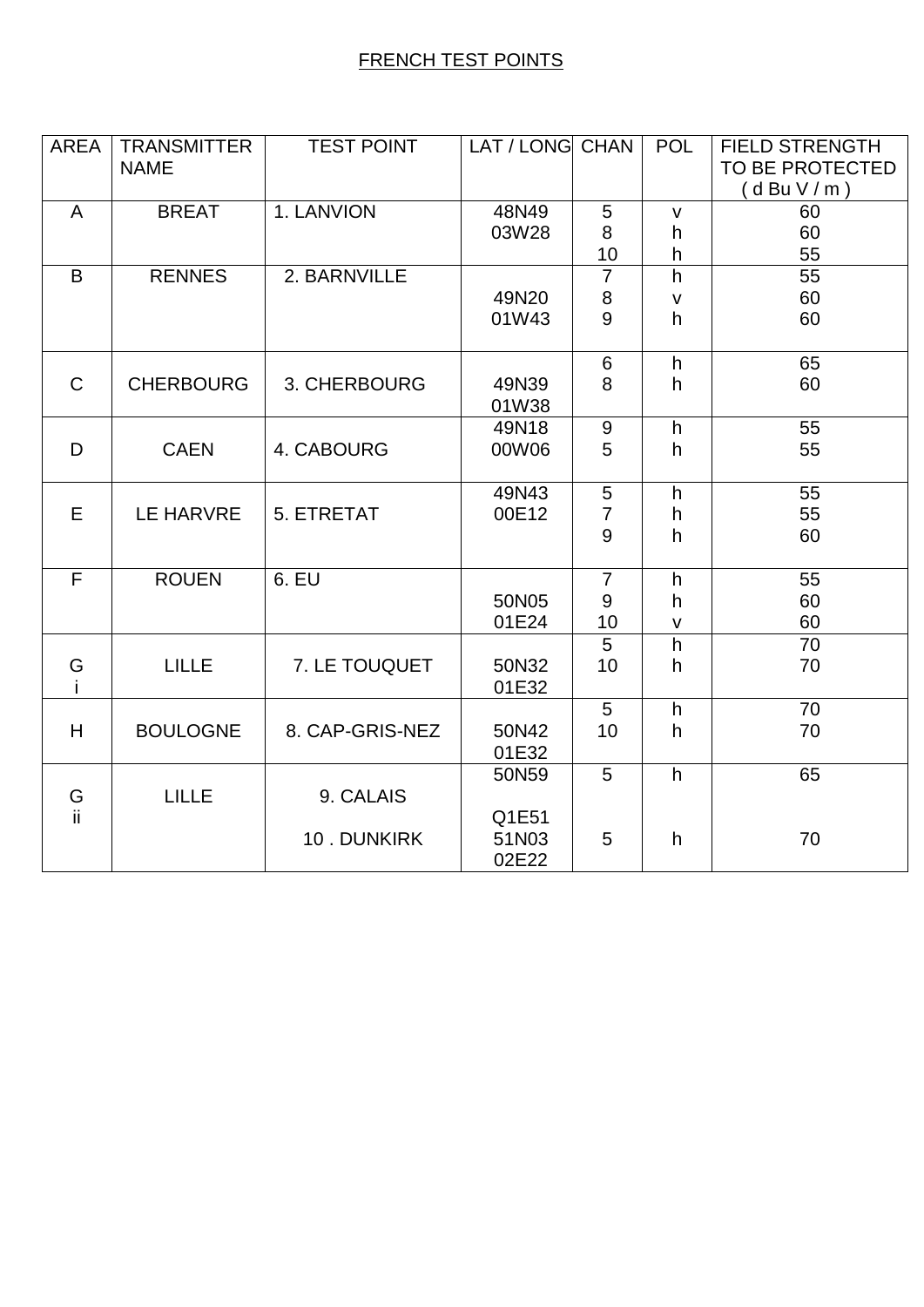#### PROTECTION OF LAND MOBILE RADIO USE IN GREAT BRITAIN

1. The maximum interfering field strength measured in a 7 KHz bandwidth for 50% locations and 10% of the time at a height of 15m above ground shall be:

24db (uVm) for horizontally polarised broadcasting emissions.

7 db (uVm) for vertically polarised broadcasting emissions.

2. In the following frequency bands this field strength shall not be exceeded at the coastline of Great Britain:

**MHz** and the contract of the contract of the contract of the contract of the contract of the contract of the con  $174 - 175.5$ MHz 176.5 – 182.3 182.7 – 183.5 184.5 – 190.3 190.7 – 191.5 192.5 – 198.3 198.7 – 199.5  $200.5 - 206.3$  $206.7 - 207.5$  $208.5 - 214.3$  $214.7 - 215.5$  $216.5 - 222.3$  $222.7 - 223.5$ 

3. In the following frequency bands this field strength shall not be exceeded North of the line given on the attached map:

> 175.5 – 176.5 MHz 182.3 – 182.7 183.5 – 184.5 190.3 – 190.7 191.5 – 192.5 198.3 – 198.7 199.5 – 200.5  $206.3 - 206.7$  $207.5 - 208.5$  $214.3 - 214.7$  $215.5 - 216.5$ 222.3 – 222.7

4. For the purpose of calculation CCIR Recommendation 370-4 (Geneva 1982) shall be used for the case of 10% time,  $50\%$  locations and  $h = 10$ m.

#### Explanatory Note

The minimum median value of the field strength to be protected in the land mobile service is given by CCIR Report 358-4 (Geneva 1982) as: 41+ d + 20 log f + 10dB (uV/ m)

f is in MHz

d is taken from curve C of Figures 4 and 6 Report 358 - 4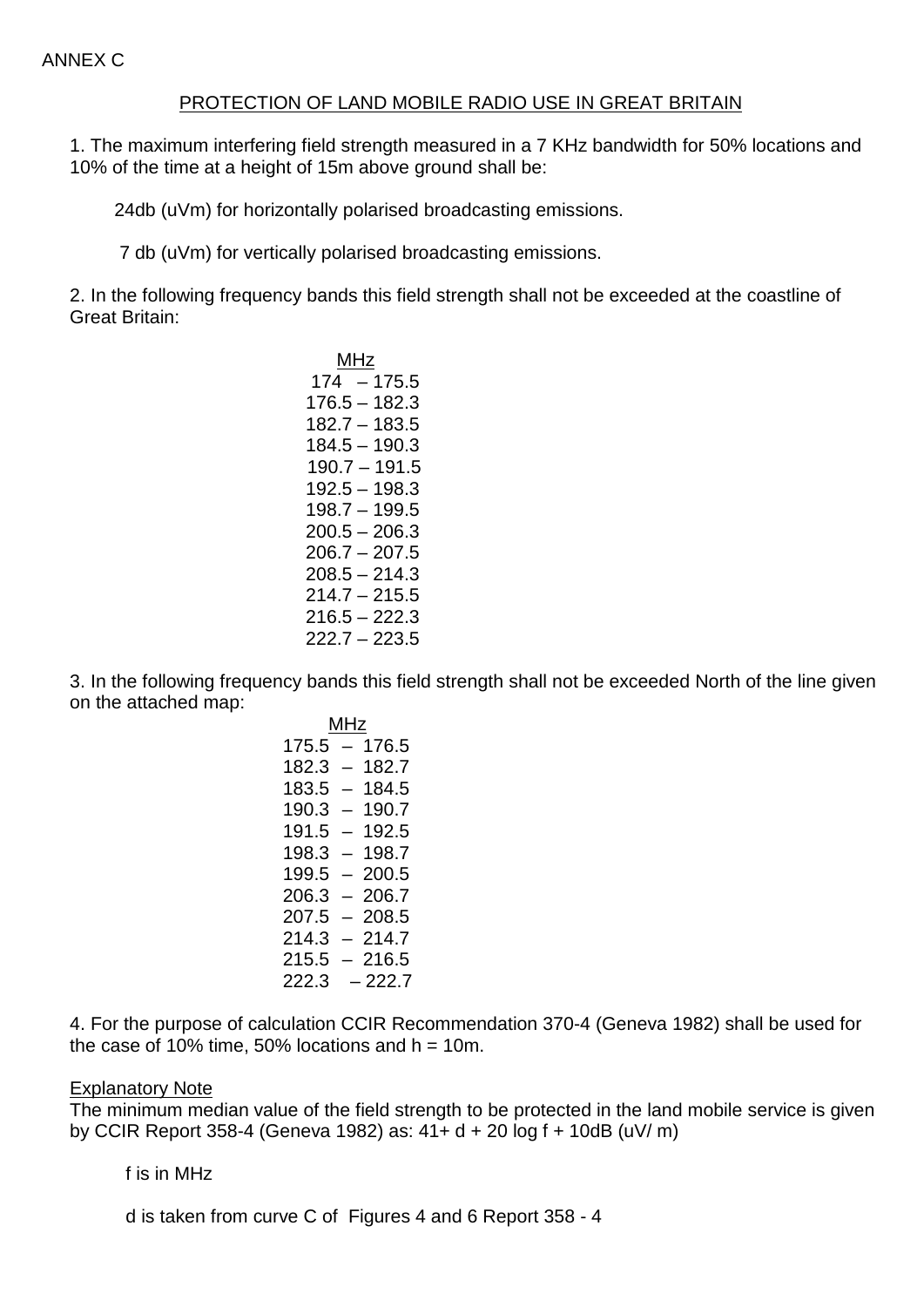Calculated values then are (in dBuV/m):

Ÿ

| f(MHz) | Mobile Stations | Base Stations |
|--------|-----------------|---------------|
| 174    | 20.3            | 21.3          |
| 200    | 21.5            | 23.0          |
| 223    | 22.0            | 24.5          |

Assuming the following parameters:

| Protection Ratio (fm)                                                                 | 10dB |                                           |
|---------------------------------------------------------------------------------------|------|-------------------------------------------|
| Polarisation discrimination for<br>horizontally polarised broad-<br>casting emissions |      | 18dB base stations<br>8dB mobile stations |
| Reduction in field strength at                                                        |      |                                           |

mobile antenna (3m) compared with base antenna (10m)

 $\ddot{\phantom{1}}$ 

 $4.5dB$ 

the maximum interfering field strength at a height of 10m may be calculated as  $(in dBuV/m):$ 

| f(MHz)                   | Mobile Stations      |                      | <b>Base Stations</b> |                      |
|--------------------------|----------------------|----------------------|----------------------|----------------------|
|                          | VP                   | HP                   | VP                   | HP                   |
| 174<br>$\frac{200}{223}$ | 14.8<br>16.0<br>16.5 | 22.8<br>24.0<br>24.5 | 11.3<br>13.0<br>14.5 | 29.3<br>31.0<br>32.5 |

A compromise value for use over the band is then 24dB(uV/m) for horizontally polarised broadcasting emissions and this gives an extra 5-7 dB protection to base stations which may have heights greater than 10m. The corresponding figure for vertically polarised broadcasting emissions is 7dB(uV/m).

The power of a L/SECAM television signal measured in a 7kHz band may be expected to be contained within the mask below:



The distance from the broadcasting transmitter at which the field strength reduces to the maximum permitted by the land mobile use is thus less at frequencies between the carriers than at frequencies close to the carriers.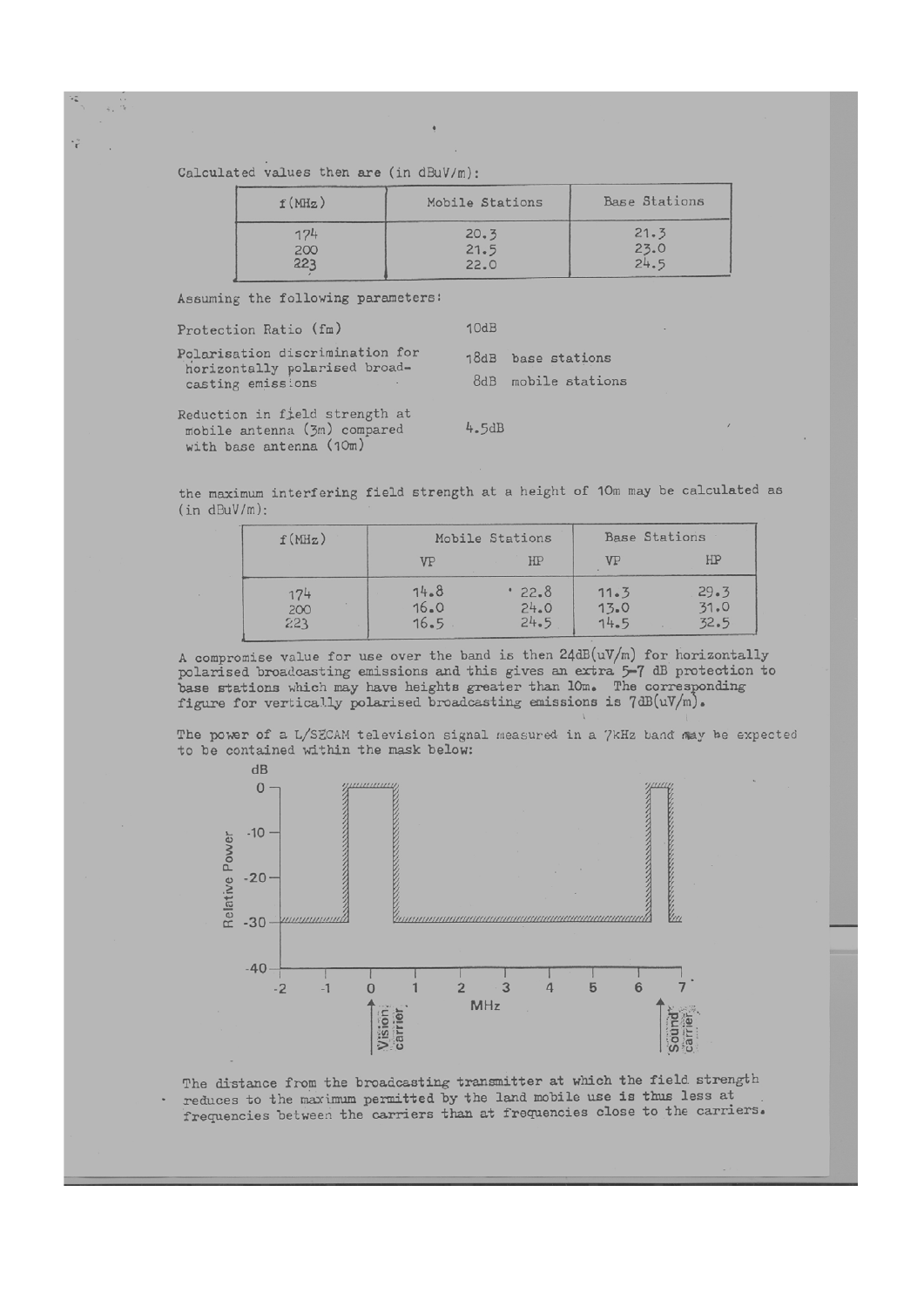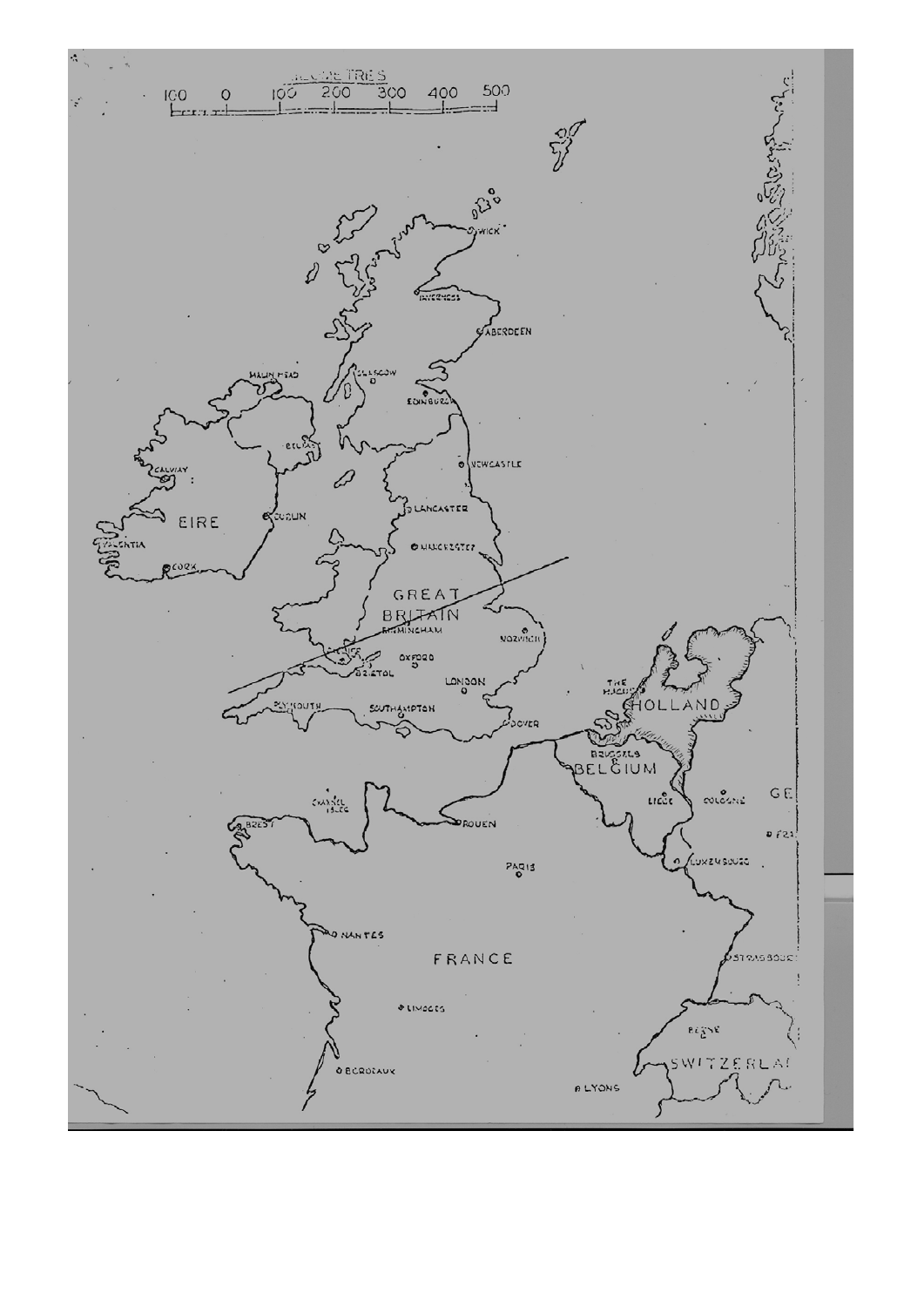### ANNEX D

### PROTECTION OF BROADCASTING USE IN FRANCE

1. Protection of the television service in France shall be limited to the television channels and coastal areas given in Annex B (ii).

2. The usable field strengths given in Annex B (ii) shall not be exceeded due to interference from the land mobile service in the United Kingdom when calculated by the law of simplified multiplication as detailed in CCIR Report 945 ( Geneva 1982 ). Calculations shall include all land mobile base stations within 300 km of the French coast (400 km if the effective antenna height exceeds 200m).

3. The nuisance fields from each base stations site shall be determined from:

$$
\mathsf{E}=\sqrt{\left(\sum_i(a_i\;b_i\;\mathsf{E}_{\mathsf{ni}})^2\right)}
$$

Where i is the number of transmitter on site;

 $a_i$  is the radio frequency protection ratio associated with the  $i - th$  transmitter. This shall be determined from CCIR Report  $306 - 4$  (Geneva 1982) for the non offset (curve a) noting that for some paths the interference may be continuous;

 $b_i$  is the receive antenna discrimination factor. This shall be 15 dB;

 $E_{ni}$  is the field strength at the French coast of the  $i - th$  transmitter. This shall be determined from CCIR Report 370- 4 (Geneva 1982) for the case of 5% time, 50% locations and  $h = 10m$ .

4. The nuisance fields from mobile stations shall be assumed to be 20 dB less than the nuisance field arising from the corresponding base as calculated above.

#### Explanatory Note

Within the bandwidth of television channel there is the potential to use Up to 500 mobile channels. These may produce an additive interfering effect to the television signal. The addition from a single site will be a power addition as detailed above. From different sites however an attempt should be made to use the statistical (in locations) nature of propagation and the simplified multiplication method is appropriate.

The protection radio for the television signal is not constant over the television channel and thus an individual value is used for each mobile channel. Advantage is taken of the horizontal polarisation used in France by including an antenna discrimination factor. Mobile stations will produce a lesser interfering effect than base stations because their height above ground is less, leading to greater shielding by terrain and buildings, and their radiated power is typically less. A global reduction of 20db is assumed to allow for these factors.